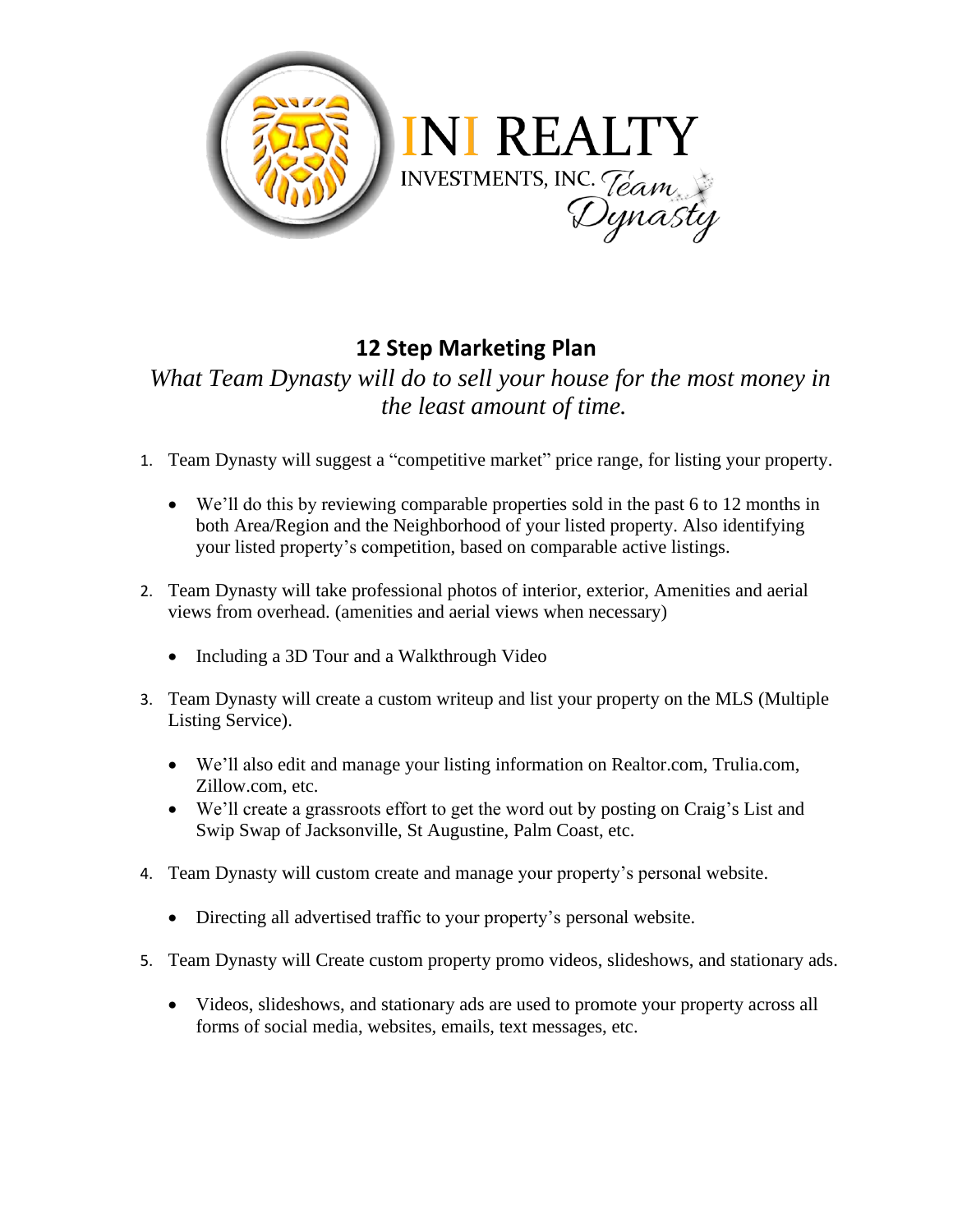- 6. Team Dynasty will Create multiple "Paid" Social Media ad campaigns.
	- Campaigns will cover your general area reaching thousands of people.
	- Statewide, National and International campaigns are ran depending on the individual needs of the listing.
	- Videos, slideshows and stationary ads will also be shared on social media community discussion and realtor groups.
- 7. Team Dynasty will host multiple "open houses" to promote and sell your property.
	- We'll frequently host "open houses" as permitted by the seller(s).
	- We'll host broker "open houses" depending on the individual needs of a listing.
	- Open house material made available to potential buyers consists of,
		- o tax records, seller(s) property disclosure, colorful brochures, business cards, comparable sold properties, and knowledgeable/professional realtors.
- 8. Team Dynasty will notify Northeast agents via email of your property's listing.
- 9. Team Dynasty will notify all 170+ INI Realty Investments, Inc. agents via email of your property's listing.
- 10. Team Dynasty will email, text, and call our personal and business contact database to help promote and sell your property.
- 11. Team Dynasty will call/door knock, in your property's neighborhood and surrounding neighborhoods. (when permitted and or necessary)
	- Postcards are always a viable option to reach a specific location though not intended to target a specific group of people. "Just Listed" is a postcard we may send out to the neighborhood(s) where and the listed property is located.
- 12. Team Dynasty will place our eye-catching yard sign on your property.
	- Signage size and design is determined by the neighborhood, HOA restrictions, and the individual needs of the listing.